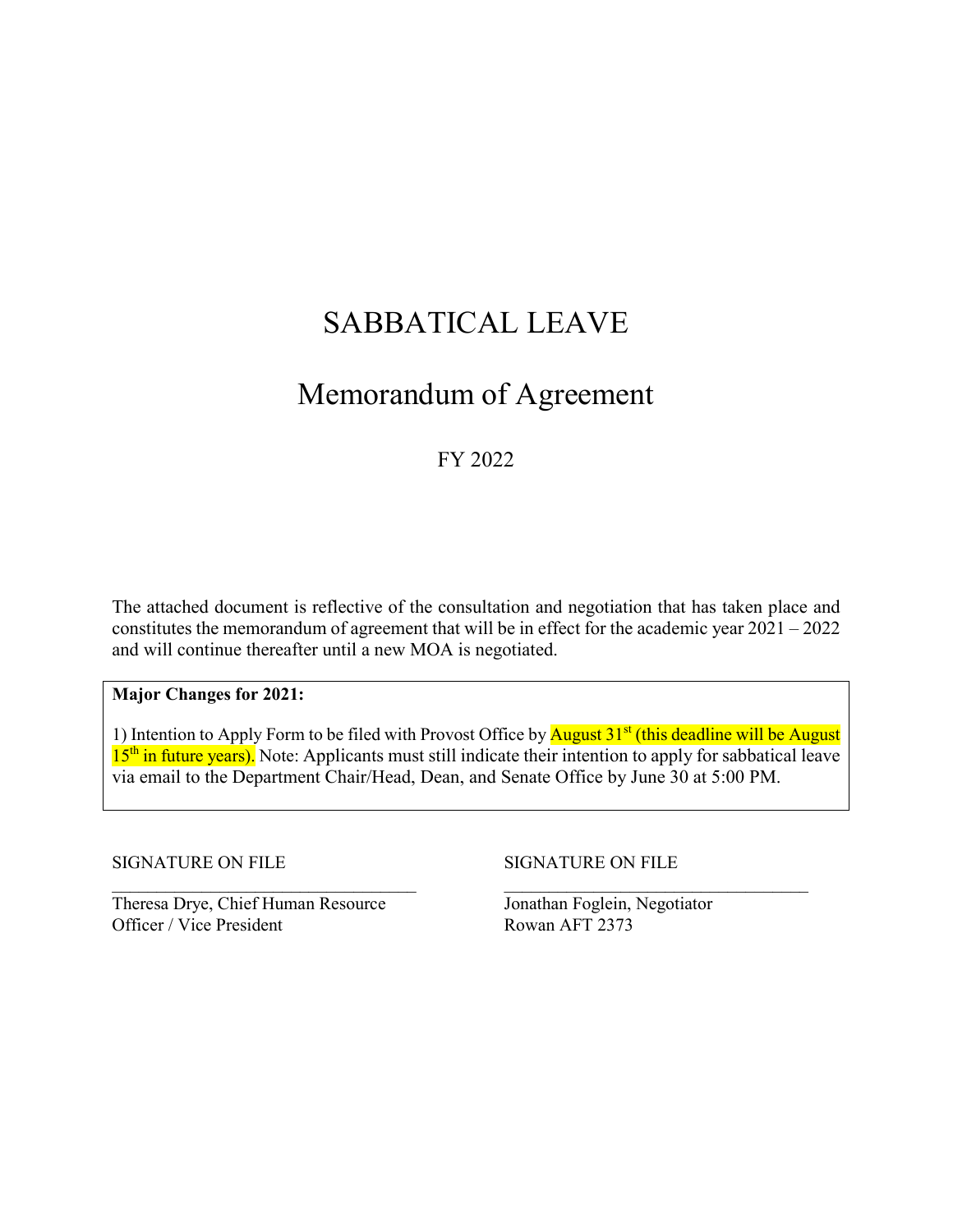#### **SABBATICAL LEAVE IMPORTANT DATES AND DEADLINES Procedural Guidelines for Sabbatical Leave Applications Pursuant to Article XXVII of the 2015-2019 Agreement: State of New Jersey and Council of New Jersey State College Locals, AFT, AFL-CIO**

| <b>Applicants for Sabbatical Leave</b>                                                                                                                                                                                                      | <b>Deadline</b>                              |
|---------------------------------------------------------------------------------------------------------------------------------------------------------------------------------------------------------------------------------------------|----------------------------------------------|
| Applicants send intention to apply for sabbatical leave via email to<br>the Department Chair/Head, Dean, and Senate Office. Email must be<br>time-stamped by 5:00 PM to be considered for leave.                                            | June 30*                                     |
| Dean approves eligibility for sabbatical leave                                                                                                                                                                                              | August $1*$                                  |
| Applicants file the "Intention to Apply for Sabbatical Leave" form<br>with Provost's Office (the link to the Google fillable form is posted<br>with this agreement)                                                                         | August 31*<br>(August 15 in<br>future years) |
| Applicants submit digital applications to Department Committee and<br>Dean for evaluation.                                                                                                                                                  | September 21*                                |
| Applicants will receive impact statement from College Dean                                                                                                                                                                                  | October 10*                                  |
| Digital applications for Sabbatical Leave (with evaluative letters<br>from Department and Dean) submitted to University Senate Office                                                                                                       | October 15*                                  |
| <b>Departmental Committee</b>                                                                                                                                                                                                               | <b>Deadline</b>                              |
| The identified Department Committee will provide letter of support<br>to applicant, copying the Dean.                                                                                                                                       | September 28*                                |
| <b>University Senate Sabbatical Leave Committee</b>                                                                                                                                                                                         | <b>Deadline</b>                              |
| University Senate Sabbatical Leave Committee, in conjunction with<br>the University Administration, will verify the eligibility of each<br>intended candidate for sabbatical (i.e., dates of initial employment,<br>last sabbatical leave). | September 15*                                |
| The Committee will provide the digital application packets, and the<br>list of recommended projects to the Provost/Designee) in rank order.                                                                                                 | February 1*                                  |
| <b>Provost or Designee</b>                                                                                                                                                                                                                  | <b>Deadline</b>                              |
| Provost/Designee notifies all applicants of final determinations<br>regarding the sabbatical leave request                                                                                                                                  | March 15*                                    |

\* If deadline is on a weekend or holiday, the deadline shall be 5 PM on the next business day.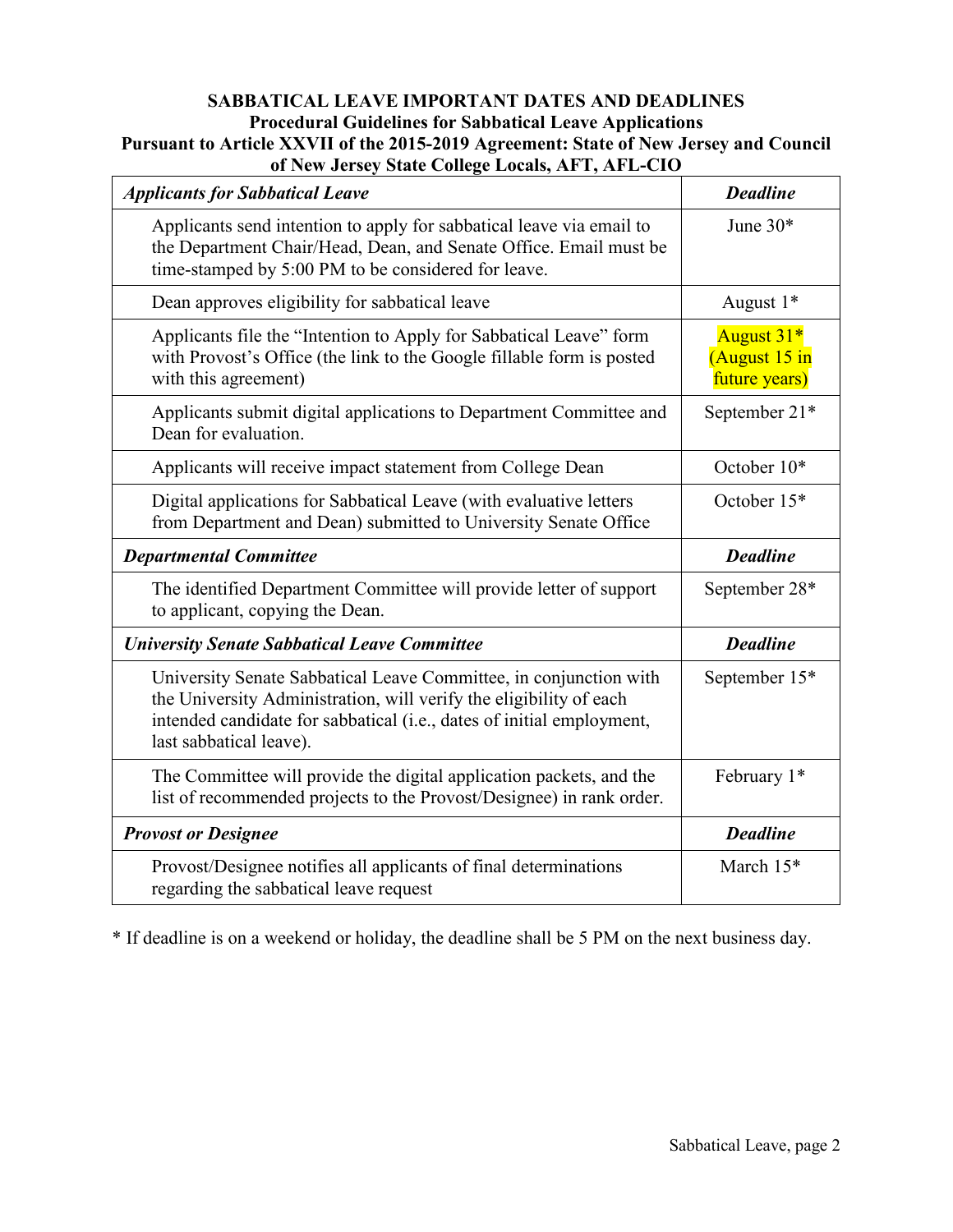#### **Preamble**

According to Article XXVII of the *Agreement: State of New Jersey and Council of New Jersey State College Locals*, AFT, AFL-CIO, July 1, 2015-June 30, 2019:

Each State College/University shall have a sabbatical leave program for its full-time, tenured faculty members... and librarians who, as of June 30 prior to the year for which the leave is requested, have completed a period of six (6) or more years of service. Sabbatical leaves shall be in half year leaves granted to those applicants with meritorious applications as evaluated pursuant to the procedures at each College/University and no more than once every seven years. At each College/University two (2) half year leaves may be combined into one (1) full year leave.

Application may be made for the purpose of pursing a substantial project designed to yield **publishable results and/or enhance competency as a scholar or teacher**. Sabbatical leaves may also be granted for the **pursuit of an accredited terminal degree program in an appropriate field of study** and/or such other criteria that may be established by the College/University (p. 41-42).

Also found in Article XXVII of the *Agreement: State of New Jersey and Council of New Jersey State College Locals*, AFT, AFL-CIO, July 1, 2015-June 30, 2019, are the terms of an approved Sabbatical Leave:

- Half-year leaves shall be at the rate of full salary.
- Full-year leaves shall be at the rate of three quarters (3/4) salary.
- For librarians, half-year leaves shall be five (5) months, and full-year leaves ten (10) months.
- The period of the leave shall be credited for increment purposes, where such credit is relevant.
- A faculty member or librarian on sabbatical leave shall be entitled to the continuation of pension and insurance programs benefits as provided in the applicable plans.
- Each faculty member or librarian accepting a leave must sign a written statement obligating him or her to continue to serve for at least one (1) year after expiration of the term of the leave, unless waived by the President of the College/University.
- Faculty members or librarians on such leave are permitted to receive additional compensation in the form of fellowships, government grants, and honoraria for purposes related to the leave and part-time employment directly related to the project at an institution where they are in residence for the purpose of study and research in addition to the partial salary from the College/University, provided that total compensation from all sources does not exceed such faculty members' full salary at the College/University. The leave may not be used to accept paid employment during the period of the leave except as provided above. \*

## *Rowan University recognizes that Housing and Expense Allowances may not be recognized as "salary."*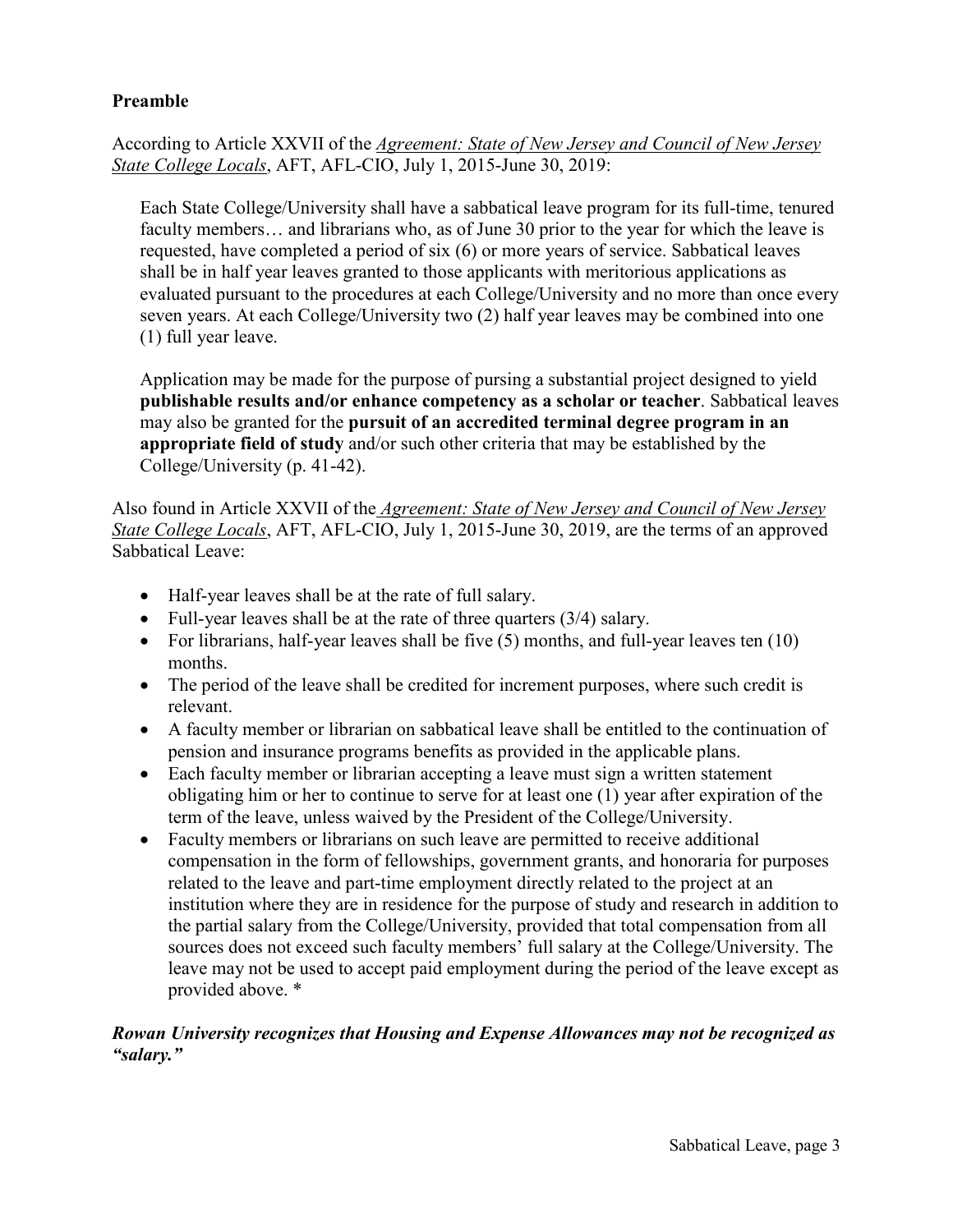## 1. **General Guidelines**

- 1.1 The Sabbatical Leave Committee shall be appointed in accordance with Article XXVII, Section A-B of the Agreement: State of New Jersey and Council of New Jersey State College Locals, AFT, AFL-CIO (July 1, 2015-June 30, 2019) and the By-Laws of the University Senate. The committee will be composed of twelve (12) voting members and a non-voting representative appointed by the union. Unless exceptions are agreed to by the union and the administration upon request of the University Senate, the minimum 12-person committee must contain at least one representative of the AFT 2373 bargaining unit from each of the following:
	- 1. Rohrer College of Business
	- 2. College of Communication and Creative Arts
	- 3. College of Education
	- 4. Henry M. Rowan College of Engineering
	- 5. College of Humanities and Social Sciences
	- 6. College of Performing Arts
	- 7. College of Science and Mathematics
	- 8. School of Nursing and Health Professions
	- 9. School of Earth and the Environment
	- 10. Librarian
	- 11. An additional member from the AFT 2373 bargaining unit
- 1.2 The University Senate Sabbatical Leave Committee shall conduct its review of applications and make its recommendations to the President by February 1 in accordance with the current contractual agreement.
- 1.3. The recommendations will be based upon the following point system criteria:
	- 1.3.1 *Each candidate shall be given a numerical Longevity Score.* The longevity score will be their number of years of full-time, in-unit service as a faculty member or a librarian at Rowan University from the initial appointment or since their last sabbatical leave ended, whichever is most recent, to the beginning date of requested sabbatical. Half-years will be counted where applicable. *This number of years will then be divided by 6 (minimum number of years between sabbatical leaves) and the number obtained will be the Longevity Score. This score will be capped at a maximum of 2.0 points to avoid skewing the Final Score calculation and to give the Project Score a higher weight.*
	- 1.3.2 *Each candidate shall be given a Project Score.* The candidate's project shall be rated on a point basis by its potential value. Value is to be evaluated on the applicant's stated objectives for the project, anticipated outcomes of the project, and the short-term/long-term enhancement that the proposed project will provide to the applicant, department, discipline, profession, and/or University as well as the supporting documentation provided by the applicant and the assessment by the department.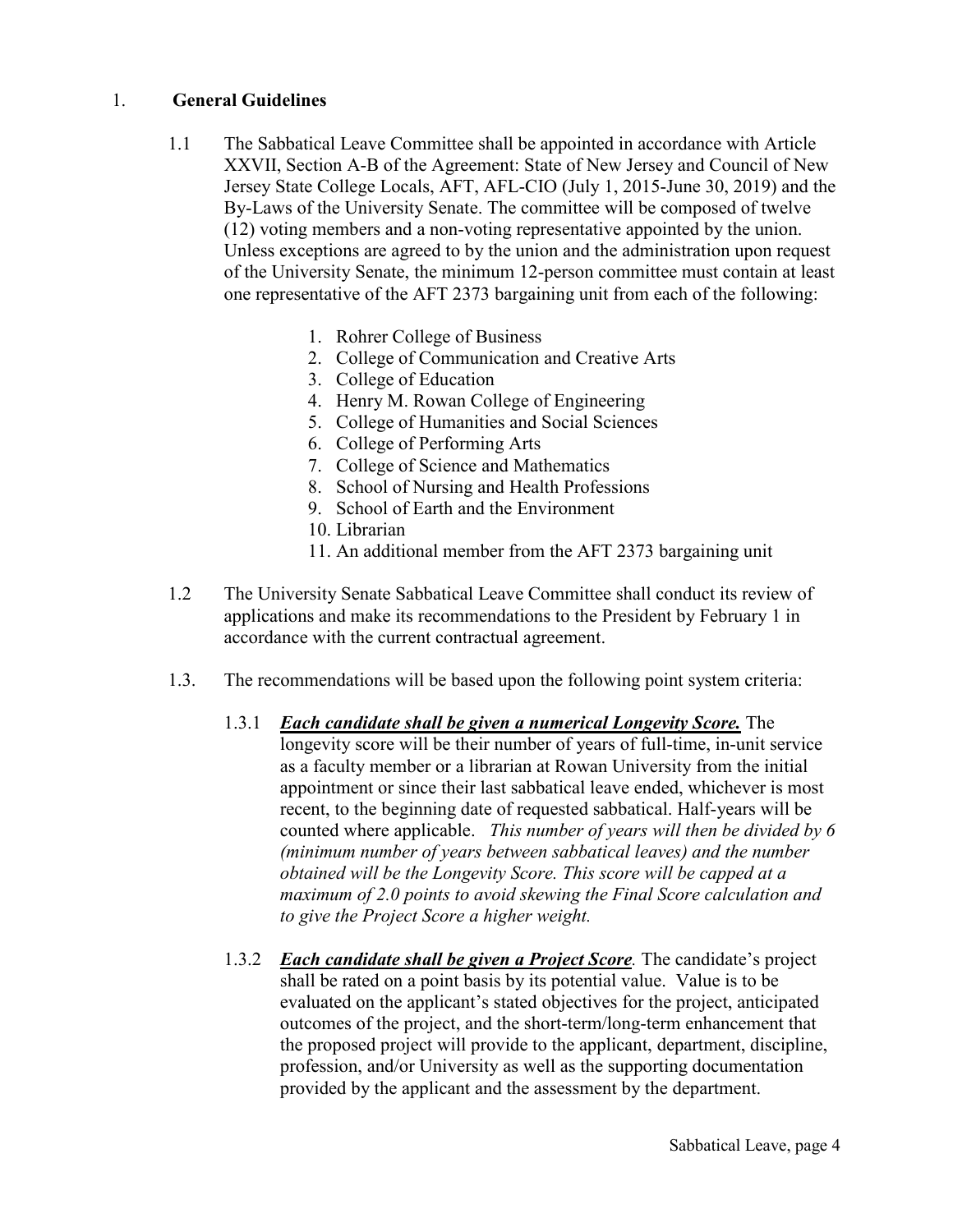Points shall be assigned on a scale of 0-10 based on the assessment of the proposed project's purpose, objectives, expected results, and potential impact for the applicant, department, discipline, profession, and/or University. See 1.3.4 for this scale. The procedures for arriving at the final Project Score for an application are outlined in 1.3.3 below.

- 1.3.3 *Each proposal shall be discussed by the primary reviewer, with assistance from the secondary reviewer*. The two reviewers shall summarize the project goals and give their assessments of the project with respect to the objectives of the project, and the three areas of outcomes listed in 2.2.1 through 2.2.3. After the discussion, all the participating committee members shall give their preliminary scores to the Committee. The Sabbatical Committee Chair will then lead a discussion on preliminary scores. After this discussion, all participating members will provide an anonymous final project score. After the highest and lowest scores have been discarded, the mean of the remaining numerical ratings shall be assigned to each candidate as their Project Score. Projects that receive a mean score of 4 (four) or less are eliminated from further discussion and ranking.
- 1.3.4 Project Score Rating Scale Values

Value is to be evaluated on a) the applicant's **stated objectives and innovation** of the project, b) anticipated **outcomes** of the project, and c) the **short-term/long-term enhancement** that the proposed project will provide to the applicant, department, discipline, profession, and/or University as well as the supporting documentation provided by the applicant.

| Overall Quality and Strength of Proposal | Score                    | Descriptor   |
|------------------------------------------|--------------------------|--------------|
| High<br>(Likely to be funded)            | 10                       | Exceptional  |
|                                          | 9                        | Outstanding  |
|                                          | 8                        | Excellent    |
| Medium<br>(May or may not be funded)     | 7                        | Very Good    |
|                                          | 6                        | Good         |
|                                          | $\overline{\mathcal{L}}$ | Satisfactory |
| Low<br>(Will not be funded)              | 4                        | Fair         |
|                                          | 3                        | Marginal     |
|                                          | $\overline{2}$           | Weak         |
|                                          |                          | Poor         |

1.3.5 The Project Score will then be summed with the Longevity Score. *This will result in the Final Score (from 1-12).* Projects will then be rank ordered from highest to lowest score with ties being ranked equally, and the next highest score(s) ranked numerically one lower than the number of higher ranked projects. This method provides the project score with an 83% weight and the Longevity score with a 17% weight.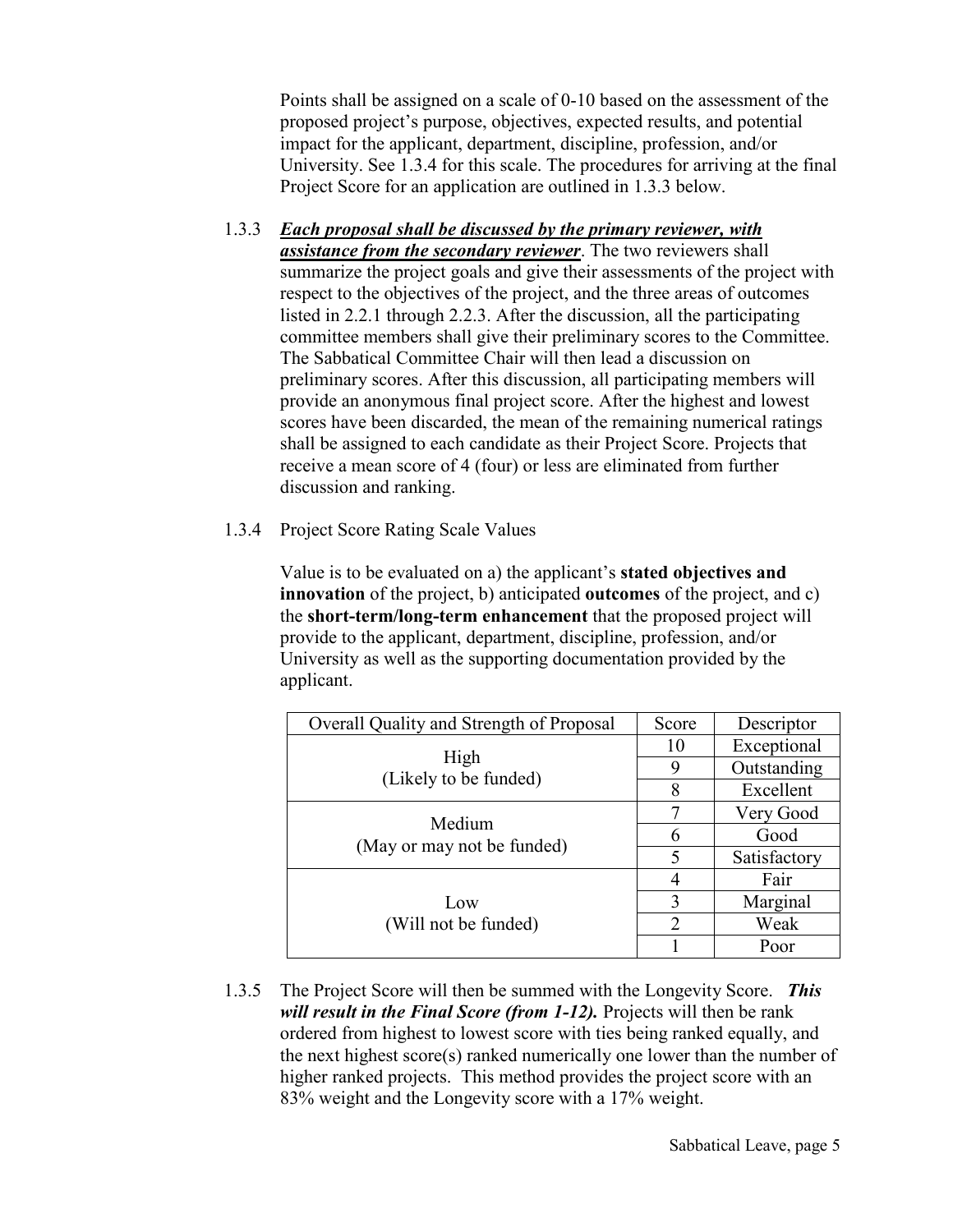- 1.3.6 After all proposals have been ranked, the committee votes on whether each project should be recommended for funding.
- 1.4 All committee members are expected to conduct themselves in accordance with any relevant university, state, or professional standards of ethics while serving on this committee. This includes recusal in conflict-of-interest cases.
- 1.5 The Committee reserves the right to ask the candidate to provide additional information and/or to appear before the Committee.
- 1.6 The Committee shall notify each candidate of the recommendation decision of the committee as well as their Project Ranking before forwarding its recommendations to the Administration as outlined in 4.7 and 4.8 below.

## 2. **Contract and Guideline Interpretations**

- 2.1 The contract wording, "to yield publishable results" (Article XXVII.A of the Master Agreement) is interpreted as a proposed project which may yield products identified as scholarship pursuant to section 2.2., "Scholarly and/or Creative Activity," of the local Promotion Agreement, Appendix A, and documented in the respective faculty member or librarian's approved department promotion criteria.
- 2.2 The contract wording, "designed to yield publishable results and/or enhance competency as a scholar or teacher " (Article XXVII.A of *Agreement: State of New Jersey and Council of New Jersey State College Locals*, AFT, AFL-CIO July 1, 2015-June 30, 2019) is interpreted as a proposed project which will be relevant for the individual's profession as a faculty member or librarian. The enhanced competency may be directed toward:
	- 2.2.1 Enhancement for the individual and/or
	- 2.2.2 Enhancement for the department and/or
	- 2.2.3 Enhancement for the University.
- 2.3 Applicants will need to describe the objectives of the proposed sabbatical leave project, the expected impact that it will have on the applicant's "competency as a teacher and/or scholar," and the anticipated/planned outcomes of the project. Applicants may also wish to describe the outcomes in terms of short-term and long-term enhancement for the individual, department, discipline, profession, and/or University. Instructions for the application packet are in Appendix 1.

Through supportive data, the committee will also consider whether the individual has or can obtain the necessary resources to pursue the project. This judgment will be based on the supportive data included with the application. In addition to completing the application, the following supportive data should be attached with documentation where possible.

Letters of support, departmental evaluation letter, and the Dean's Office confirmation, commitment, or verification of status must be current, that is, no older than 12 months prior to the beginning of the current fall semester.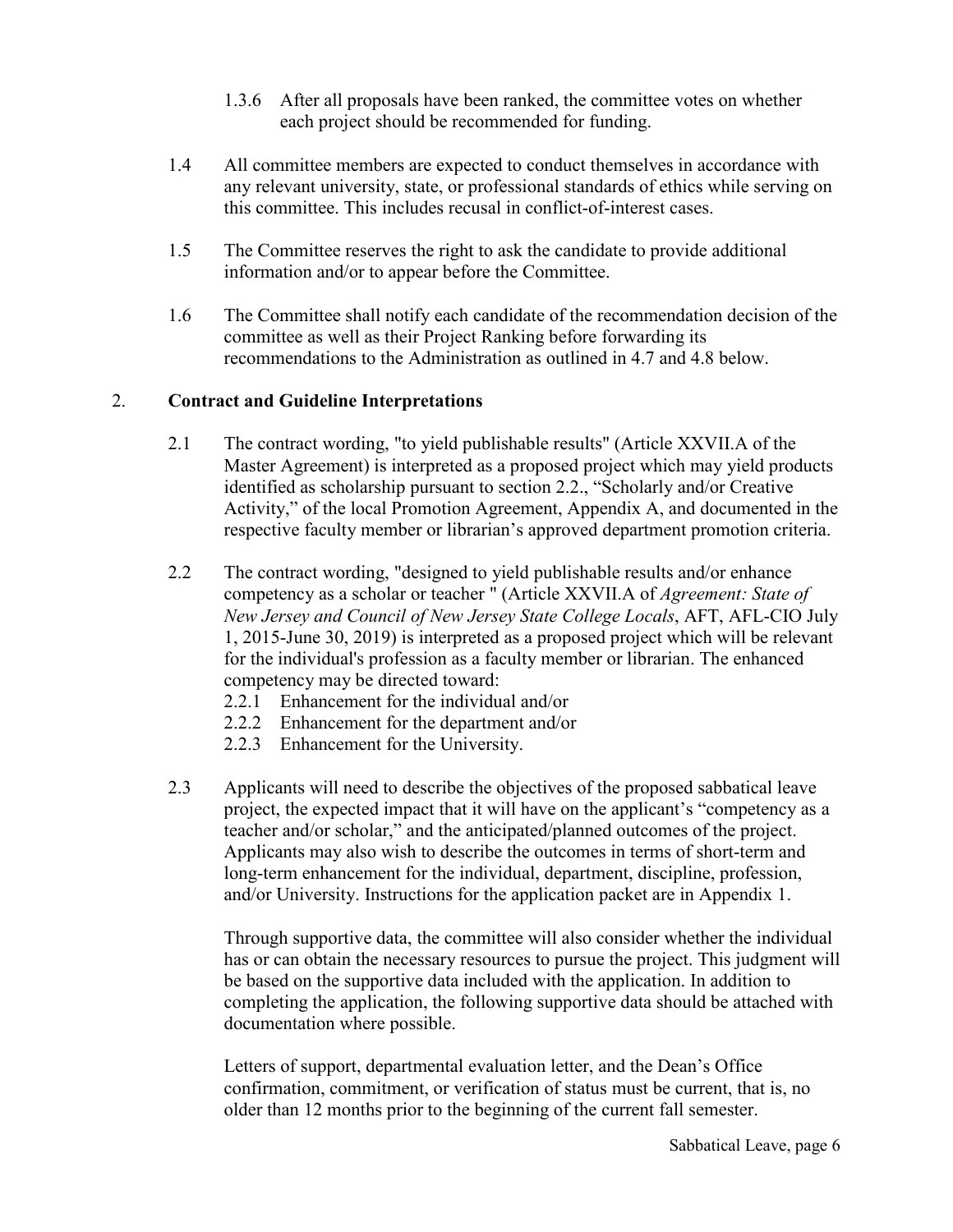2.3.1 The Departmental Committee evaluative letter should be included in the application and clearly state the value and relevance or the proposed project as per the competencies listed in 2.2.1 through 2.2.3. The Committee shall consist of a minimum of three tenured faculty members from the applicant's Department(s). If the necessary number of members cannot be fulfilled from the said Department(s), then tenured faculty form the same College can be appointed in consultation with the College's Dean. Departments may choose an existing committee or create a new committee for this purpose. For example, the Departmental Career Development (A328) Committee, or the Adjusted Load Committee might be used for this purpose.

Applicants will provide the application for Sabbatical Leave and the supporting documentation to the identified departmental committee on or before the date listed on page 2.

Upon review, the departmental committee will provide an evaluation of the applicant's objectives for the sabbatical leave, merits and likely outcomes of the proposed project, and the expected benefits of the sabbatical leave to the individual, department, discipline, profession, and/or university.

- 2.3.2 The appropriate Dean's Office will also confirm awareness of the applicant's intent and acknowledge any potential negative impact on that college by the intended leave by August 1st. If there is negative impact on a program, department, or college as a result of an applicant's or applicants' intended sabbatical, the Dean (or designee) will need to explain how the impact may be lessened or eliminated.
- 2.3.3 General Formatting and Content Guidelines may be found in Appendix 1 of this document.

# 3. **Obligations of the Candidate**

- 3.1 The candidate must send an "Intention to Apply" email to the Chair, Dean, and Senate Office time-stamped no later than 5 PM on the date posted above (see page 2). Additionally, the candidate must submit the Provost's Office online "Intent to Apply for Sabbatical Leave" form no later than August  $31<sup>st</sup>$  (in future years this deadline will be August  $15<sup>th</sup>$ .
- 3.2 This notification should contain the following information: name, department, and length of leave requested including specific semester(s) and year. A copy of this dated notification will be included with each copy of the application.
- 3.3 Candidates are expected to provide full documentation as required by this agreement and listed at the bottom of the application form. Detailed guidelines and formatting instructions can be found in Appendix 1. Only one application may be submitted.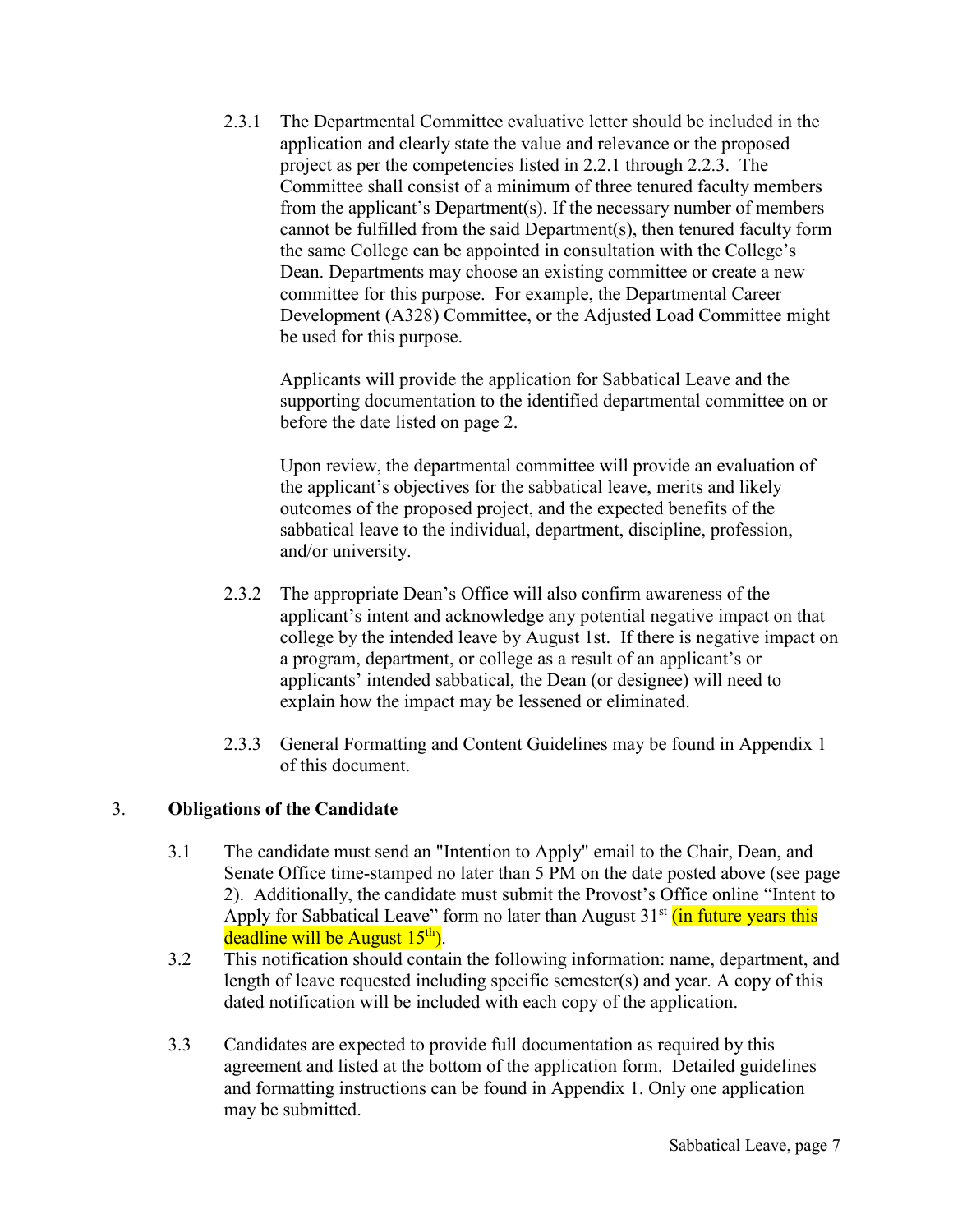- 3.5 It is the candidate's responsibility to ensure the arrival of their application in the Senate office in accordance with the contract deadline.
- 3.6 The candidate is to submit a digital copy as a single searchable Adobe PDF file.
- 3.7 Once an application has been submitted and the deadline has passed, NO modifications or additions can be made except as provided for in 1.5 above, or to remedy application errors unrelated to the project such as missing signatures.
- 3.8 The candidate may request feedback from the committee regarding the application after the committee's recommendations have been made. Feedback in the form of strengths and weaknesses of the proposal will be provided by the Chairperson to those applicants who request such feedback.

# 4. **University Senate Committee Guidelines**

- 4.1 All sabbatical leave communication with the candidate outside of Committee meetings will be conducted by the Sabbatical Leave Committee Chairperson.
- 4.2 No discussion of the candidate in relation to sabbatical leave will be conducted by any Committee member other than in Committee meetings.
- 4.3 Any Committee member has the right to abstain from discussion and voting on a candidate.
- 4.4 Committee members may not apply for a sabbatical leave.
- 4.5 All material submitted to the Committee will be handled in a confidential manner.
- 4.6 Each proposal shall be discussed by the primary reviewer, with assistance from the secondary reviewer. The two reviewers shall summarize the project goals and give their assessments of the project with respect to the objectives of the project, and the three areas of outcomes listed in 2.2.1 through 2.2.3. After the discussion, all the participating committee members shall give their preliminary scores to the Committee. The Sabbatical Committee Chair will then lead a discussion on preliminary scores. After this discussion, all participating members will provide an anonymous individual final project score. After the highest and lowest scores have been discarded, the mean of the remaining numerical ratings shall be assigned to each candidate as their Project Score. Projects that receive a score of less than 4 (four) are eliminated from further discussion and ranking; these projects will not be included on the recommendation list provided to the administration.
- 4.7 All proposals recommended by the committee shall be submitted to the President or designee. Information and comments describing the number of years employed at Rowan University, the objectives of the project, and the expected/possible outcomes of the project may accompany each applicant's name and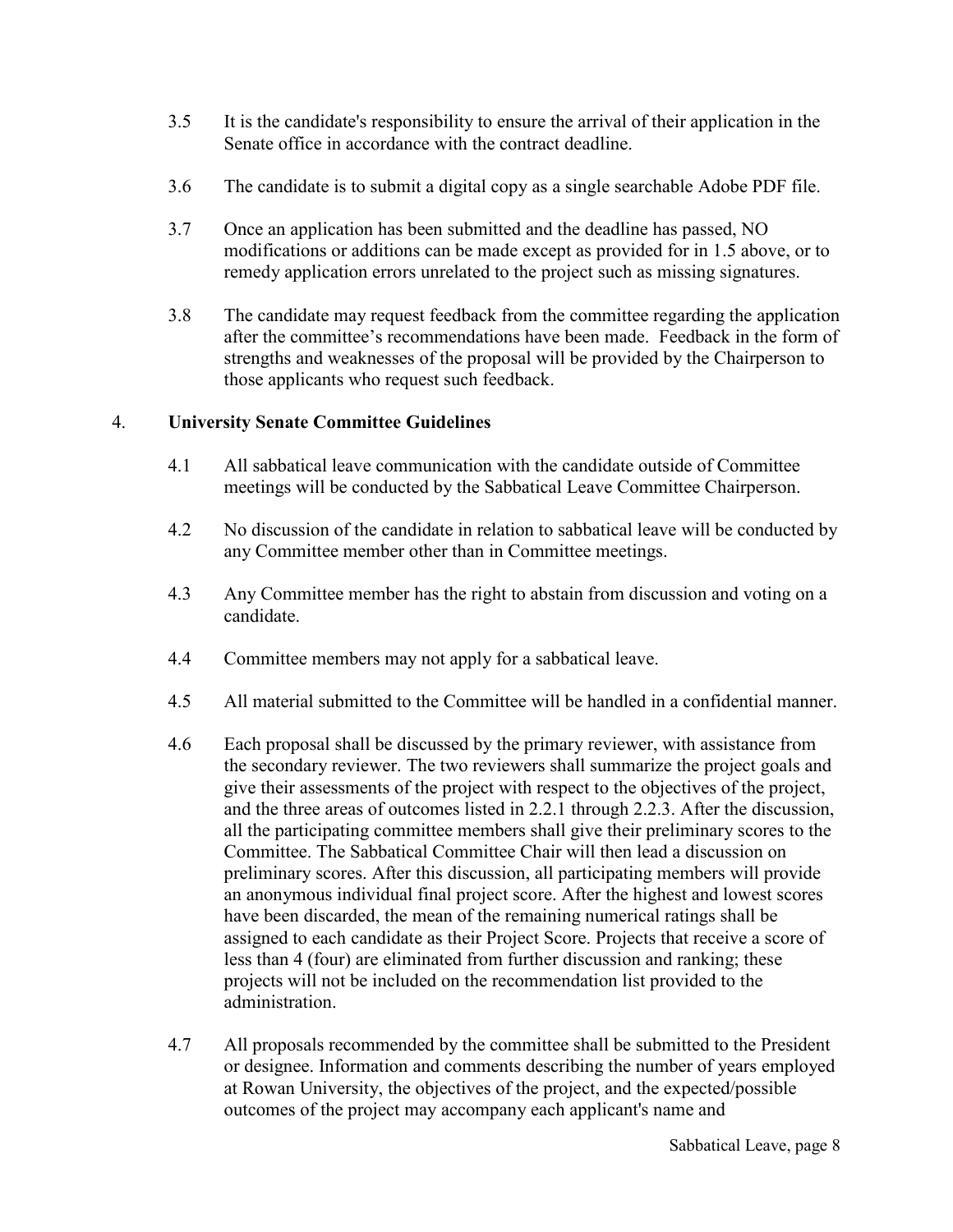recommendation ranking. The committee may choose to identify specific strengths of individual applications and add those comments in the information provided to the President.

- 4.8 The Committee will provide feedback to applicants whose applications are not recommended for funding after the committee's recommendations have been made to the administration.
- 4.9 The Committee will provide each candidate with a summary statement indicating the following information: The final Project Score, final ranking (if ranked), and feedback regarding the proposed work. All feedback shall be anonymous as to the source of the feedback. The purpose of the summary statement is to improve the project for subsequent applications and can be included in future promotion applications.

#### 5.0 **Administration Guidelines**

Upon receipt of the University Senate Committee's Recommendations and Comments, the Administration will grant sabbatical leave in Recommendation Rank order to all applications considered worthy within the anticipated institutional budgetary and resource constraints. The total number of sabbatical leaves in terms of total semester hours shall be determined by the Administration.

If the Administration chooses to grant sabbaticals in an order different from the recommendation order, the Administration will meet with the University Senate Sabbatical Leave Committee Chair to discuss the reasons for this variation.

#### 6.0 **Successful Applicants**

**While on Sabbatical Leave, sabbatical recipients are not permitted to serve on any University, Senate, or departmental committees**. Sabbatical leave recipients may request to serve on committees (University, College, and/or Department) whose work will be completed before the start of the sabbatical leave or will begin after the recipient returns to service.

Upon completion of a sabbatical leave and return to regular duties, sabbatical recipients are required to submit a letter to their respective Dean of one to two pages describing their activities and accomplishments under the grant of the sabbatical leave. In particular, the letter must include a discussion of any cases where the actual outcomes differed from the anticipated outcomes of the proposal. This letter shall be included in subsequent future sabbatical leave applications. Failure to include the letter will render the application incomplete and will not be reviewed. The Dean will send the report directly to the Provost, who will send a letter of acknowledgment to the faculty member with a copy to the Dean.

Departments and/or Colleges may also request other activities resulting from the applicant's sabbatical, such as providing workshops, presenting to faculty colleagues, or sharing the results of the sabbatical with other groups.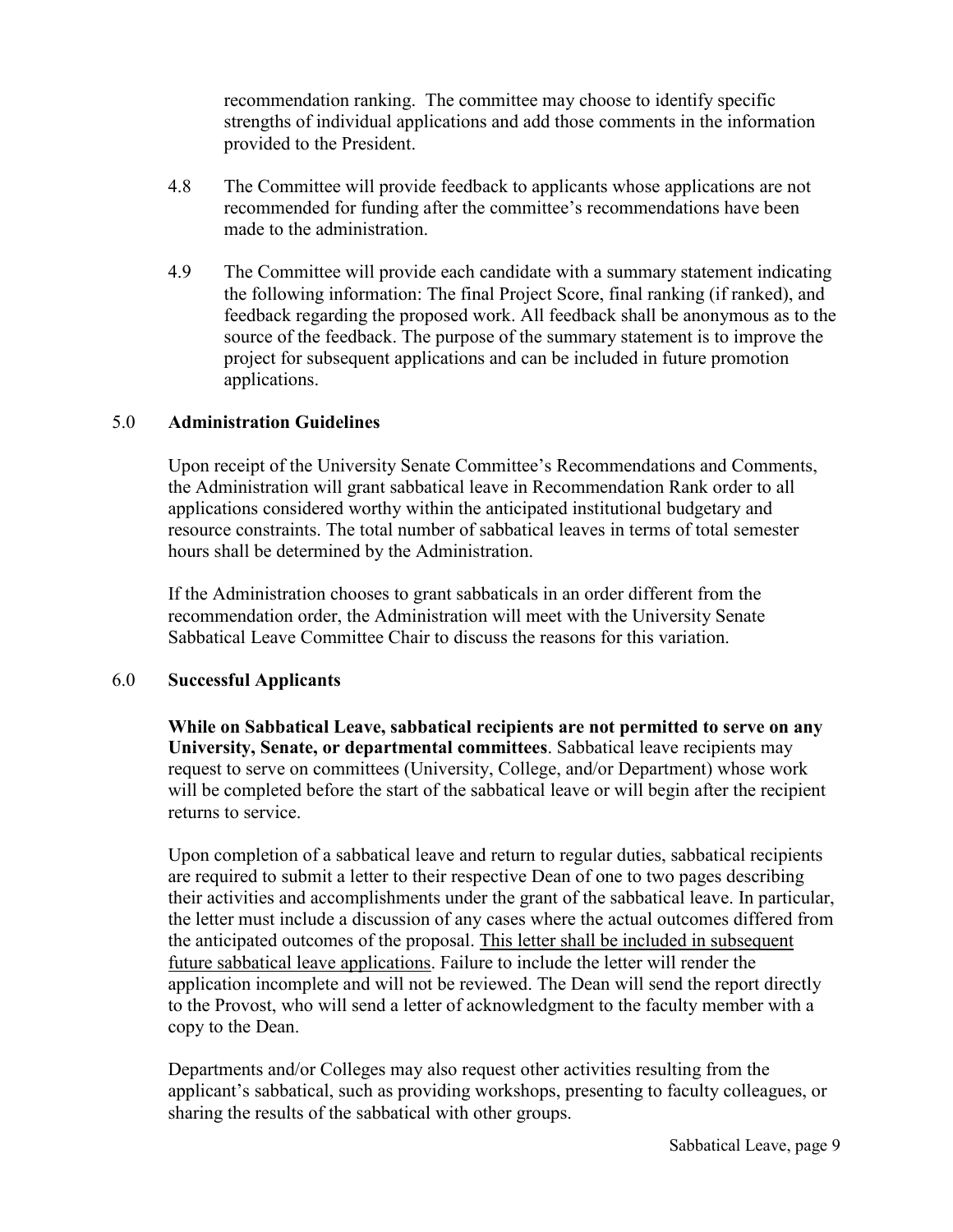#### **APPENDIX 1:**

## **GENERAL CONTENT AND FORMMATTING GUIDELINES FOR APPLICANTS**

The purpose of this document is to assist faculty members in understanding the process by which sabbatical leave applications are evaluated and to provide a clear format for those applications that will present proposed projects in a clear and compelling way.

#### *Guidelines for Preparation of Application*

A sabbatical leave application need not be a lengthy document, but it must contain sufficient information for review committees and administrators to evaluate the merit of the proposal and the benefit it will have for the faculty member, the department, the discipline, the profession, and for the University.

The application will contain the following information:

A. Cover page (use application form) and Abstract

The Application Form will be the cover page for the Sabbatical Leave Application Packet. Immediately following the cover page should be an abstract.

- 1. An abstract (100 words or less) will be provided that is a nontechnical statement of purpose, work to be accomplished, and the institution(s) and location(s) where the work is to be performed.
- B. Narrative body

A relatively brief narrative will follow the cover page and abstract. In that narrative, the details of the project will provide in more detail the purpose of the project, the work to be accomplished, the expected results, and the justification for the sabbatical request. The narrative will not be longer than 3 pages, single-spaced.

- 1. Purpose In addition to a clear and concise statement of the applicant's objectives for the project, answer the questions: What is the nature and significance of the project? How does this project impact the applicant's "competency as a teacher and/or scholar?"
- 2. Work to be accomplished Describe the work planned and how it is to be accomplished. Where will the work be done? And why has that location been chosen? Identify any persons with whom you will affiliate and their expertise in the area(s) in which you plan to work. Include letters of invitation from collaborators and/or host institutions or agencies. What can you cite as evidence that you have the skills and background to accomplish your objectives? Include an estimated schedule for the major steps of the project.
- 3. Projected results What tangible results will your project have? What form will the results take? How will you share your results with others (e.g., publication, exhibition,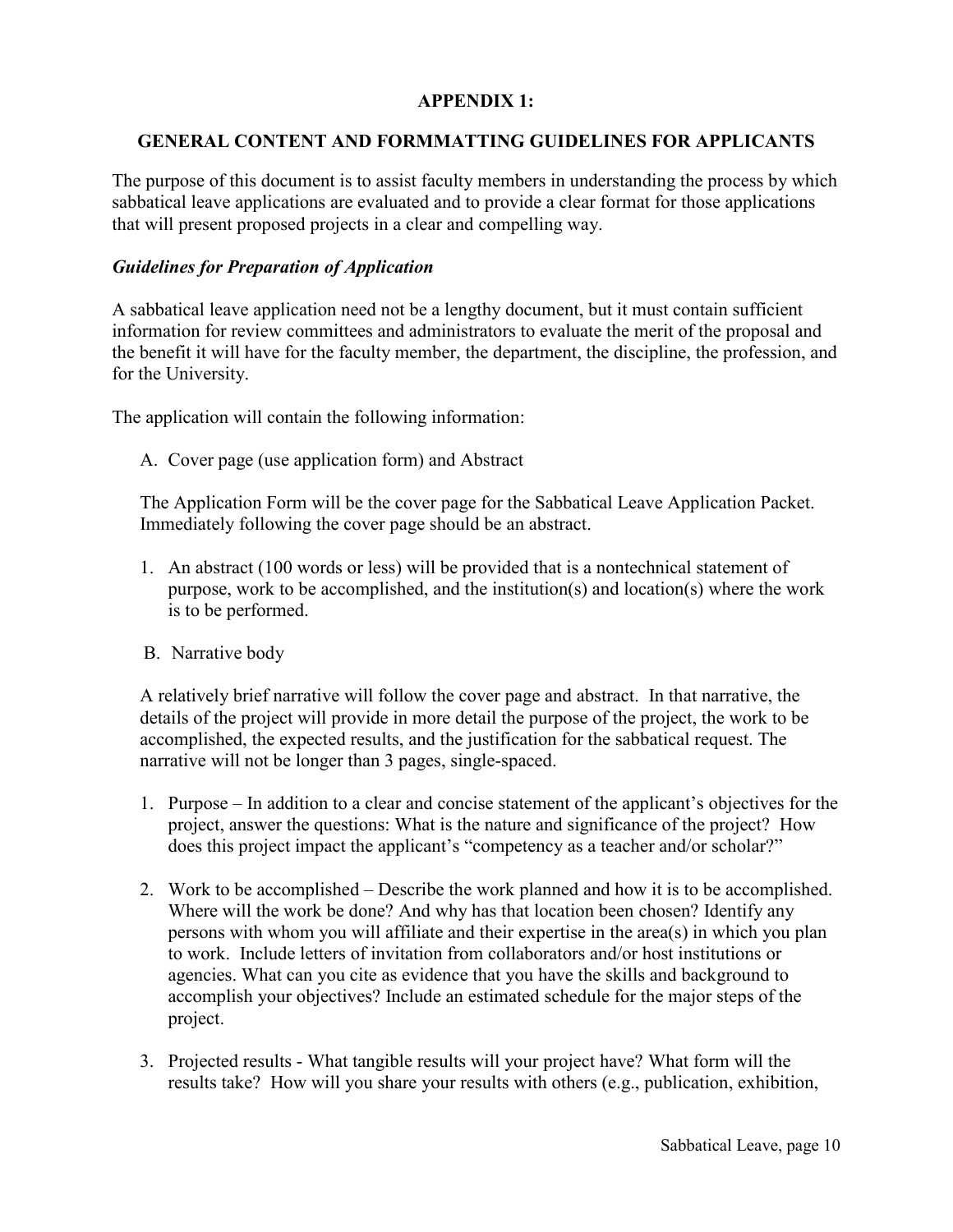sharing of new pedagogical techniques or materials with peers)? Are there intangible results expected to result from the project? If so, what are they?

- 4. Justification How does this project contribute to your own development as a teacher and/or scholar? Will it benefit your department, college, and/or the University? How? In what way does this project require a time commitment beyond that involved in the normal activities encompassed in teaching, research, scholarship, and service?
- C. Supporting documents
- 1. A curriculum vitae or biographical data sheet including a list of publications and professional activities.
- 2. Notification letter to Dean and Department Chair/Head: Dated copy of memo of intent to apply for Sabbatical Leave
- 3. Dean's Confirmation of Notice and Impact Statement
- 4. Departmental Committee Evaluation Letter
- 5. Summary of activities and accomplishments from prior Sabbatical Leaves (6.0, if applicable).
- 6. Additional information relevant to the application

# *Justifying Different Types of Projects*

Various types of projects can be undertaken during the sabbatical leave. These include formal research projects, pedagogical projects, or other kinds of scholarly and creative projects.

A proposal for a pedagogical project in such areas as instructional scholarship, the development of new instructional resources, the acquisition of new techniques, the development of outreach programs, or alternative teaching experiences should show that the activity will have a major impact on education in the subject area. For example, proposal involving the writing and publication of a textbook should demonstrate that the book will be a substantial addition to any material currently available in published form.

In the case that sabbatical leave is being requested to pursue or complete an advanced degree, certification, or some other form of training, the description should include the name of institution from which the training is being sought as well as the title of the degree/certification/training. The narrative needs to describe the value of training to applicant as a scholar or teacher and the impact of such training on the department, college, and university.

## *Review and Evaluation Process*

In general, reviewers at each level of review will seek answers to the following questions about each sabbatical leave application:

- Is the significance of the project established?
- Does the presentation show the reader how the goals will be accomplished?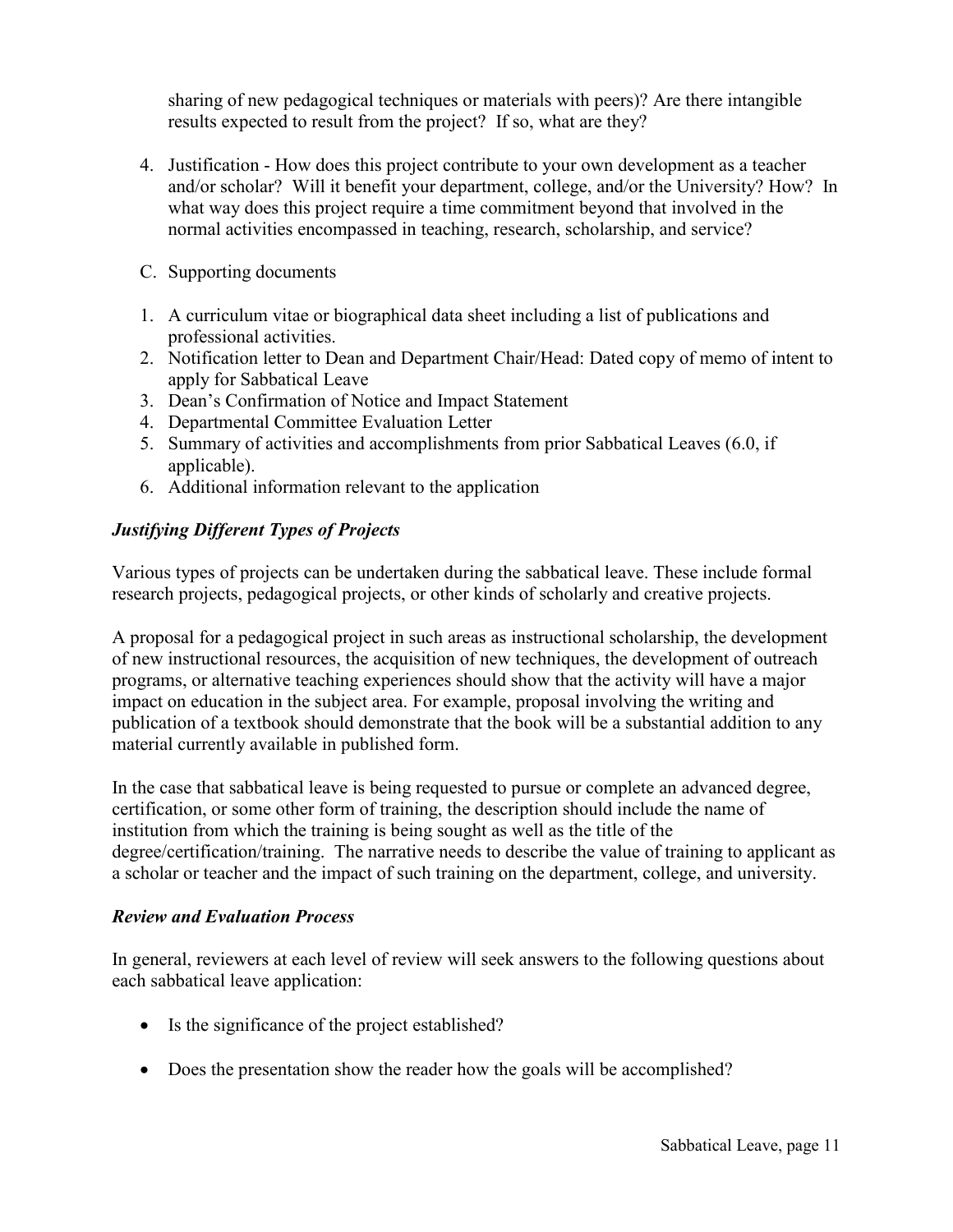- What is the likelihood that the project will be completed or nearly completed on schedule?
- Does the applicant have the skills and background to undertake the project or a plan to acquire these before the leave?
- Is the purpose of the project communicated clearly to non-specialists?
- To what degree is the sabbatical leave crucial to the completion of the project?
- Are the benefits of the proposed leave for the faculty member and for the University clearly articulated?

The most compelling sabbatical leave applications are the ones which provide answers to these questions in brief and clear prose.

## *Sabbatical Leave Report*

Every faculty or staff member who is awarded a sabbatical leave is required to submit a written report to the Dean, specifying what was accomplished during the leave. The report is to be submitted within two months of the return from leave. The Dean will send the report directly to the Provost, who will send a letter of acknowledgment to the faculty member with a copy to the Dean. The report will be included in future sabbatical leave applications.

#### *Return to Service*

Individuals who are granted sabbatical leaves are expected to return for a full contract year of service following the sabbatical leave.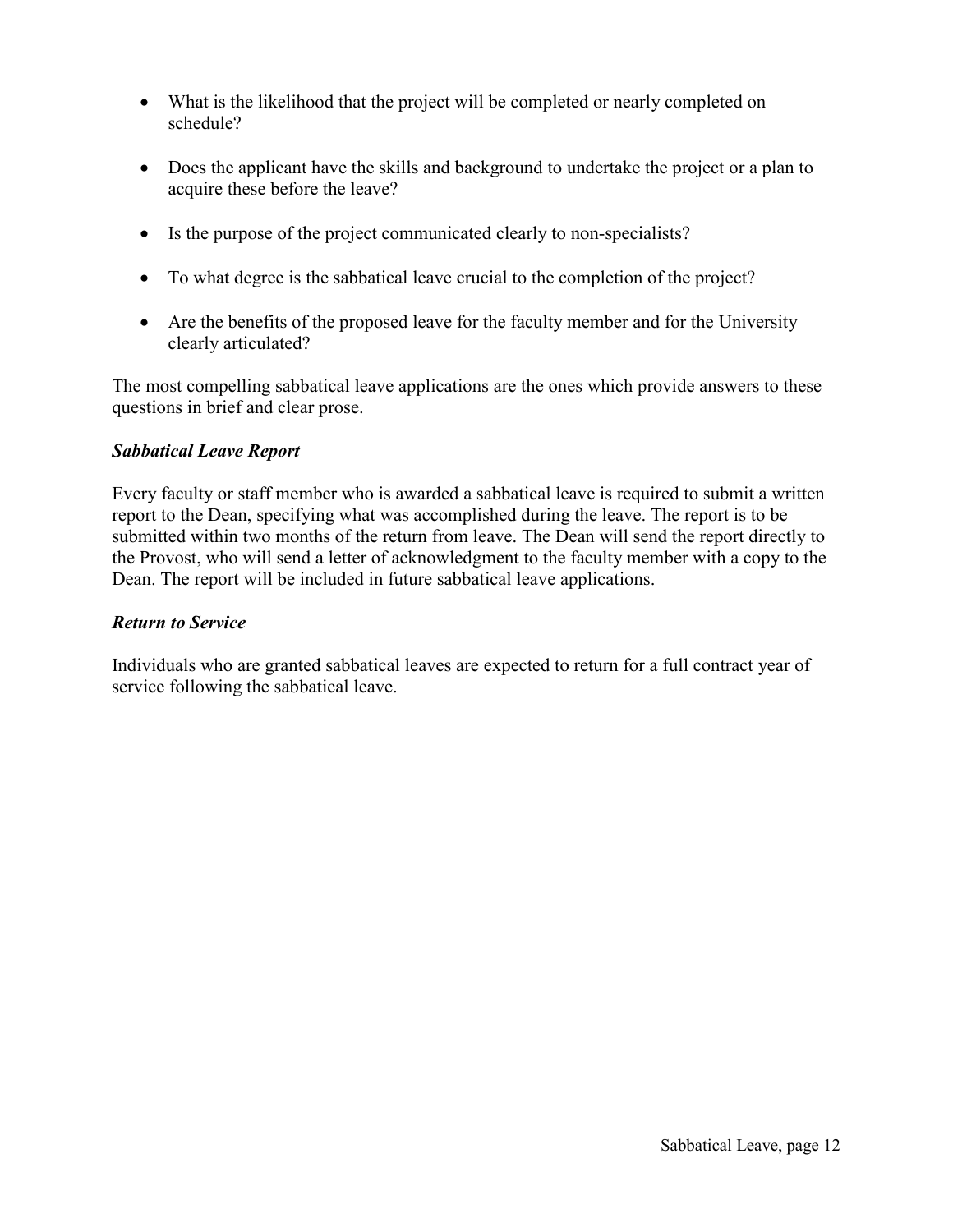## **APPENDIX 2 SABBATICAL LEAVE FORMS**

# **FORM 15- DEAN'S CONFIRMATION OF NOTICE AND IMPACT STATEMENT FORM 16- DEPARTMENTAL COMMITTEE EVALUATION LETTER FORM 17- ROWAN UNIVERSITY SABBATICAL LEAVE APPLICATION ONLINE PROVOST'S "Intention to Apply for Sabbatical Leave" Form**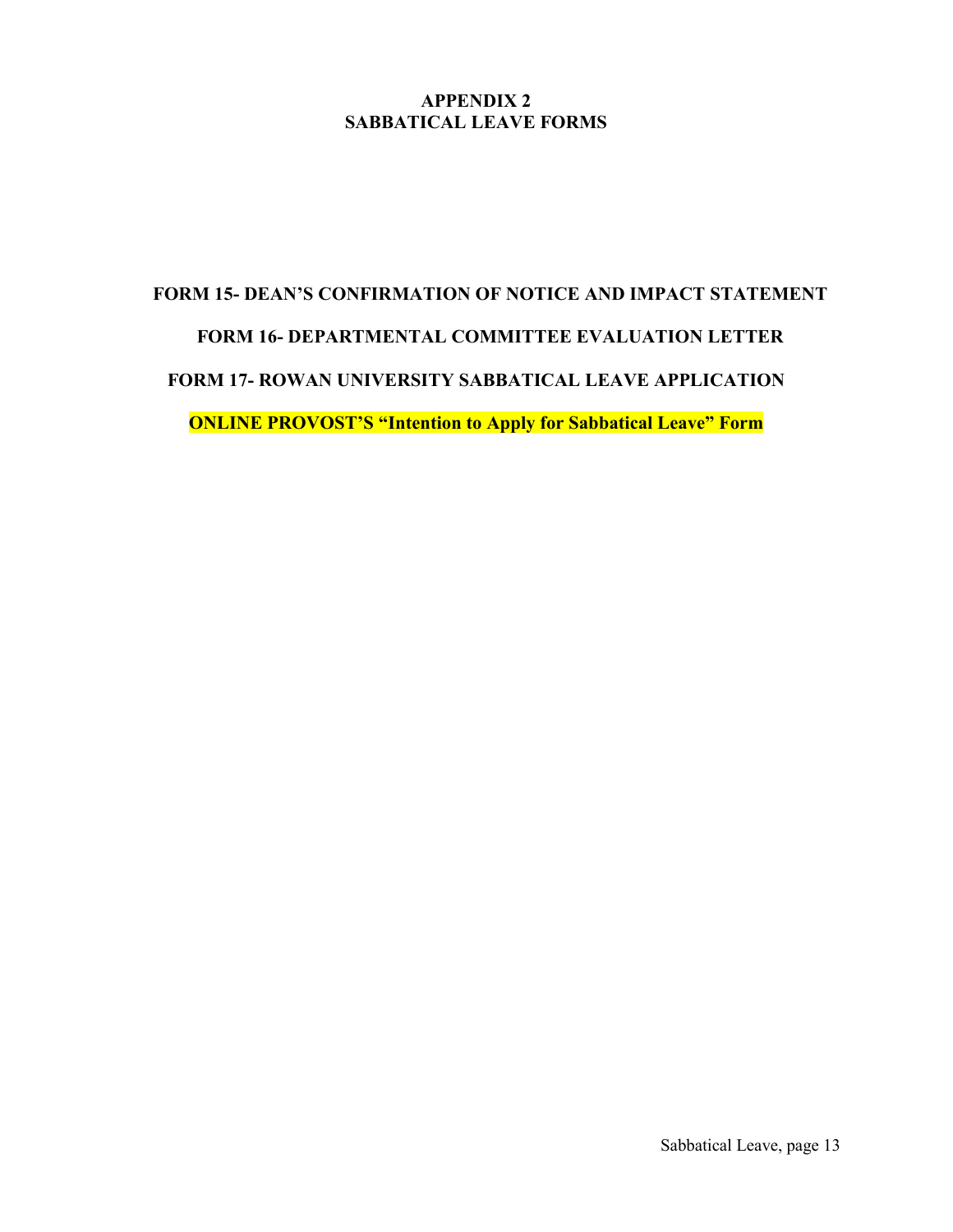## **FORM 15 DEAN'S CONFIRMATION OF NOTICE AND IMPACT STATEMENT** SABBATICAL LEAVE APPLICATION

| Sabbatical Leave Applicant                     |                                |  |
|------------------------------------------------|--------------------------------|--|
| Academic Department                            |                                |  |
| Academic College                               |                                |  |
| Academic Dean                                  |                                |  |
| <b>Requested duration of Sabbatical Leave:</b> |                                |  |
| <b>First Semester:</b>                         | September 20 -- December 20    |  |
| Second Semester:                               | January 20 $\qquad$ -- June 20 |  |
| Full Academic Year:                            | September 20 -- June 20        |  |
| Chronological Year:                            | -- December 20<br>January 20   |  |

#### **Impact of requested sabbatical leave (check appropriate box):**

The College is aware of the application for sabbatical leave and is prepared to accommodate the requested leave.

The College is aware of the application for sabbatical leave and believes the requested leave as proposed will have a negative impact on a program, department, and/or the college. If checked, please explain how the negative impact can be lessened or eliminated (e.g., changing the requested dates of sabbatical from full academic year to chronological year).

Dean (or Designee) Signature Date

 $\overline{a}$ 

61

o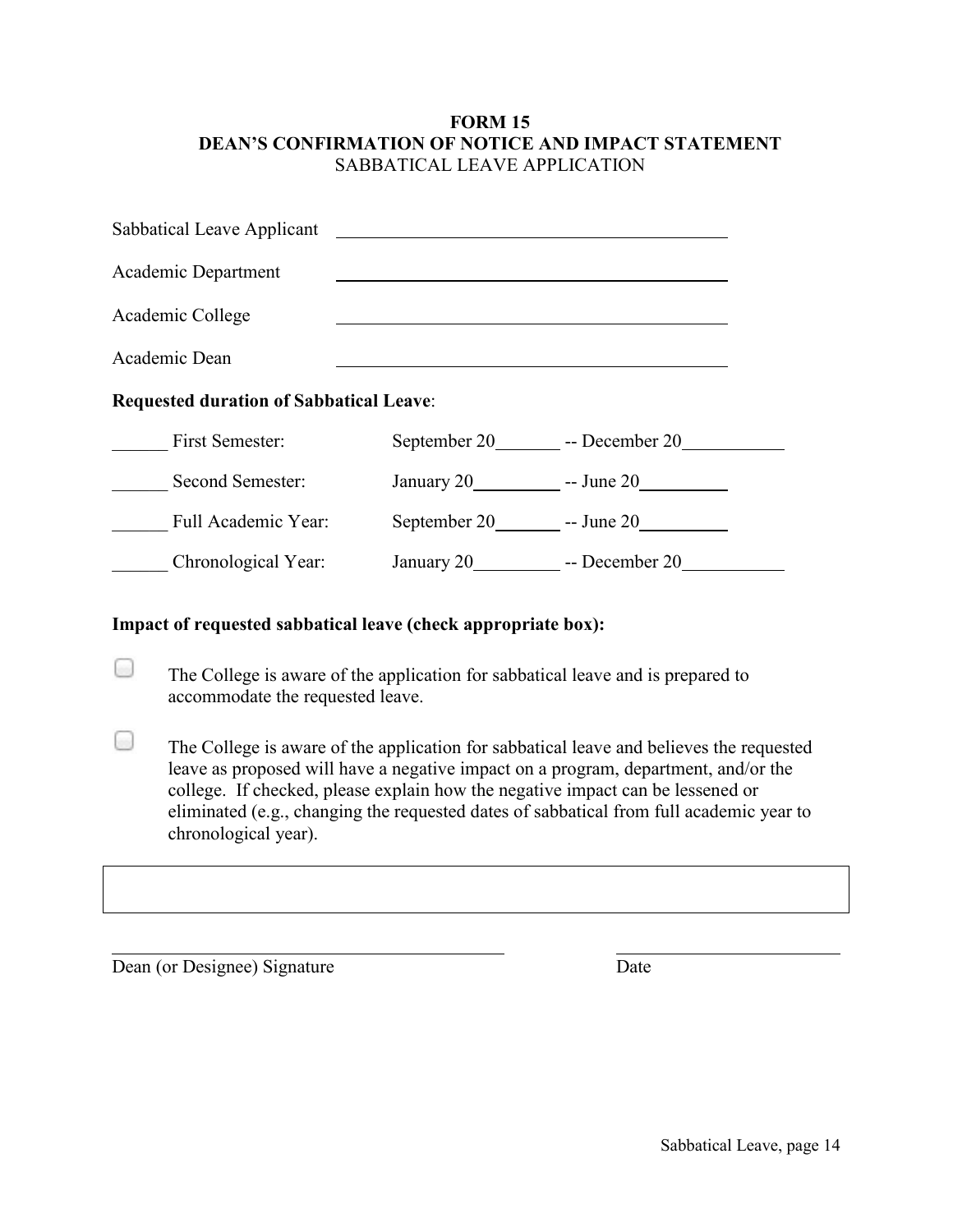#### **FORM 16 DEPARTMENTAL COMMITTEE EVALUATION LETTER**  SABBATICAL LEAVE APPLICATION

Sabbatical Leave Applicant

Academic Department(s)

The Departmental Committee has reviewed the Application for Sabbatical Leave provided by the applicant listed above. The committee has evaluated the strengths of the application packet and the summary of that evaluation is provided. The specific areas reviewed are:

**Objectives for the sabbatical leave** (Are they reasonable, achievable, specific, and clear?)

**Expected outcomes of the proposed project** (Are the expected outcomes consistent with departmental criteria for Scholarly and Creative Activities? Are they consistent with the goals of the department?)

**Benefits of the sabbatical leave to the individual, department, university, discipline, professional field, and/or broader communities** (If the objectives are achieved, will the project benefit the individual as a teacher and/or scholar? Will it benefit the Department? Will it benefit the College? Will it benefit the University?)

Departmental Review Committee Members

| Name | Signature |
|------|-----------|
| Name | Signature |
| Name | Signature |
| Name | Signature |
| Name | Signature |

*Applicants will provide the Application for Sabbatical Leave and supporting documentation to the Departmental Committee on or before the deadline specified on Page 2.*